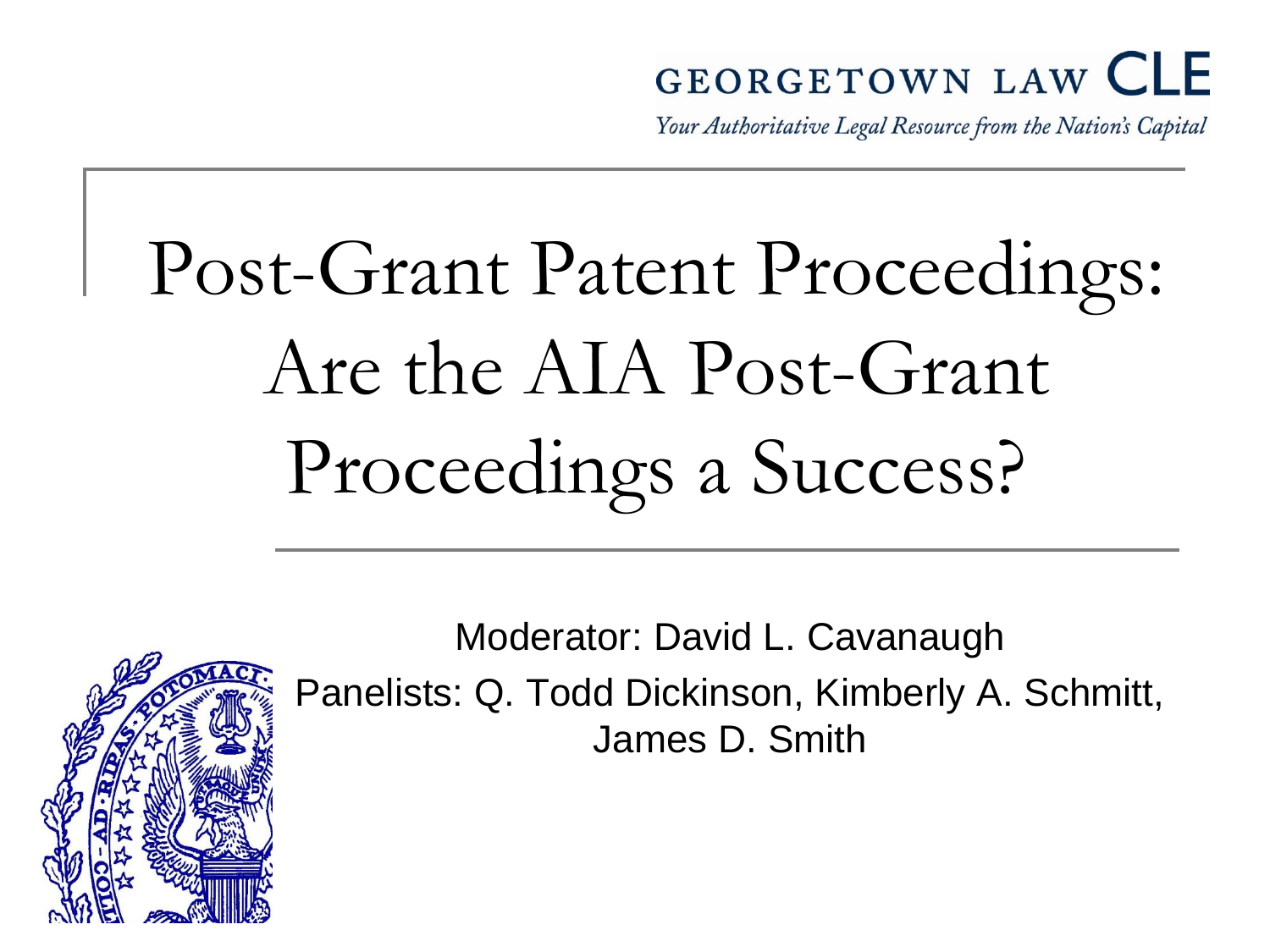## Discussion Topics

- Statistics on Post Grant Proceedings
- Rule Changes for Post Grant Proceedings
- IPR as Part of a Litigation Strategy
- Patent Owner's Strategy in an IPR
- IPR Termination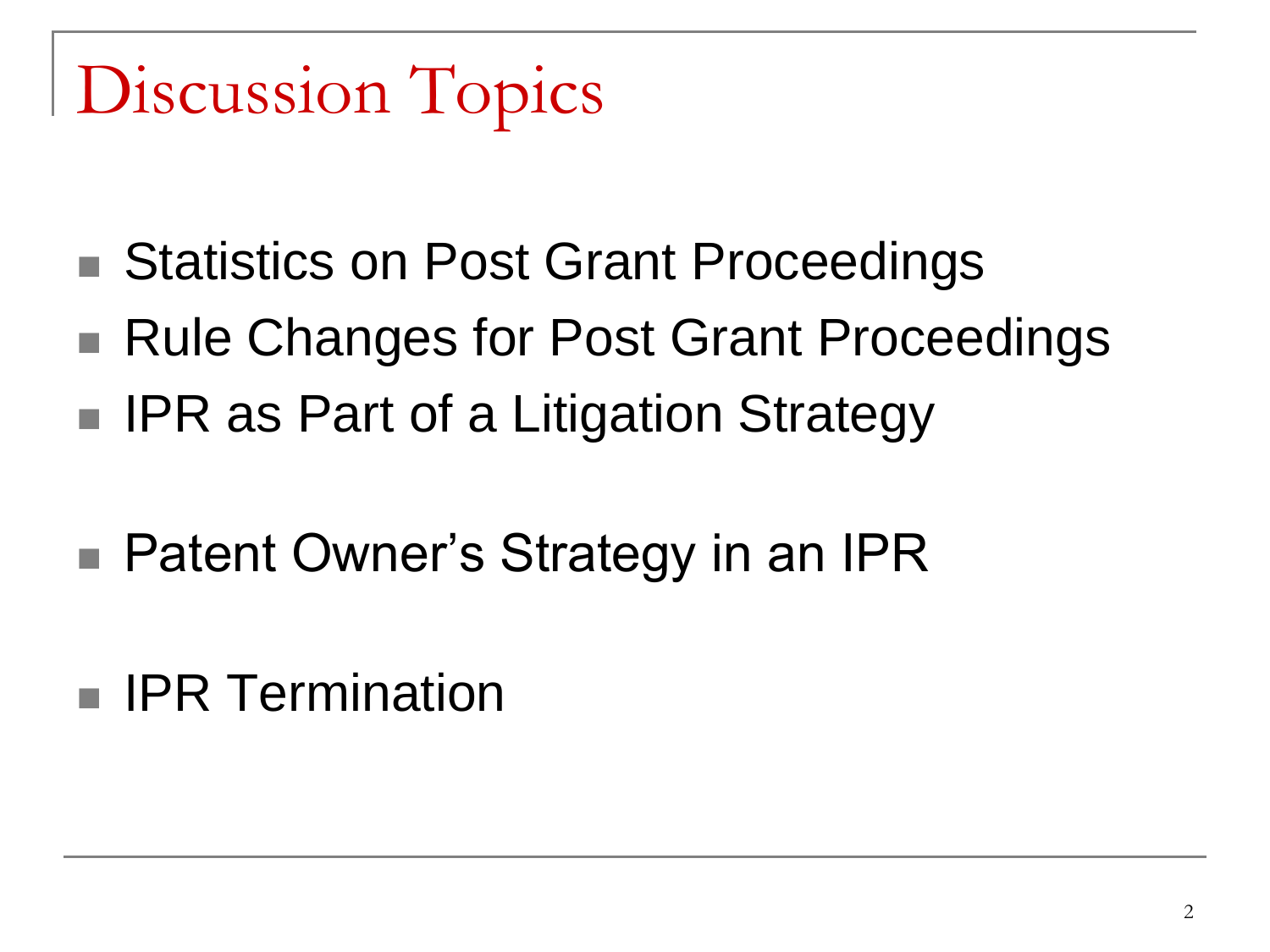#### Post Grant Proceedings to Date

- 2603 IPR Petitions Filed
- 315 CBM Petitions Filed
- 271 Final Written Decisions (IPR)
	- **□** In about 76% of decisions, at least one claim found to be invalid
	- In about 60% of decisions, all challenged claims found to be invalid
- 144 Appeals Filed (as of Jan. 24)
- 120 IPR Appeals
- 24 CBM Appeals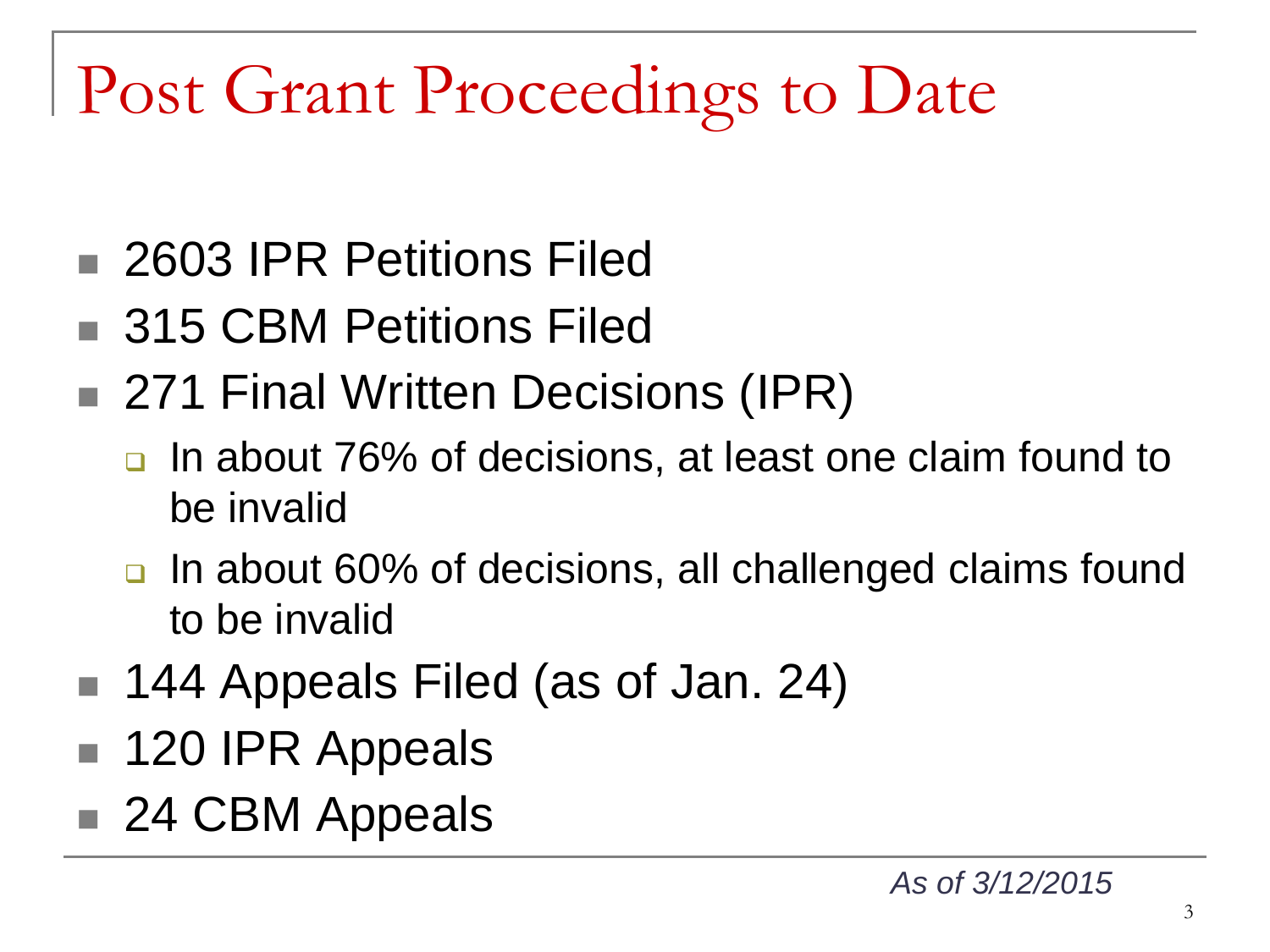#### Post Grant Proceedings to Date

| <b>Activity</b>                                            | <b>IPRS</b>    | <b>CBMs</b>   |
|------------------------------------------------------------|----------------|---------------|
| <b>Petitions Filed</b>                                     | 2603           | 315           |
| <b>Patent Owners Filing</b><br><b>Preliminary Response</b> | 1627           | 199           |
| <b>Patent Owners Waived</b><br><b>Preliminary Response</b> | 377            | 26            |
| <b>Decisions on Institution</b>                            | 1414           | 171           |
| <b>Trials Instituted</b>                                   | 1108 (abt.75%) | 136 (abt.75%) |
| <b>Joinders</b>                                            | 121            |               |
| <b>Trials Denied</b>                                       | 381 (abt 25%)  | 49 (abt 25%)  |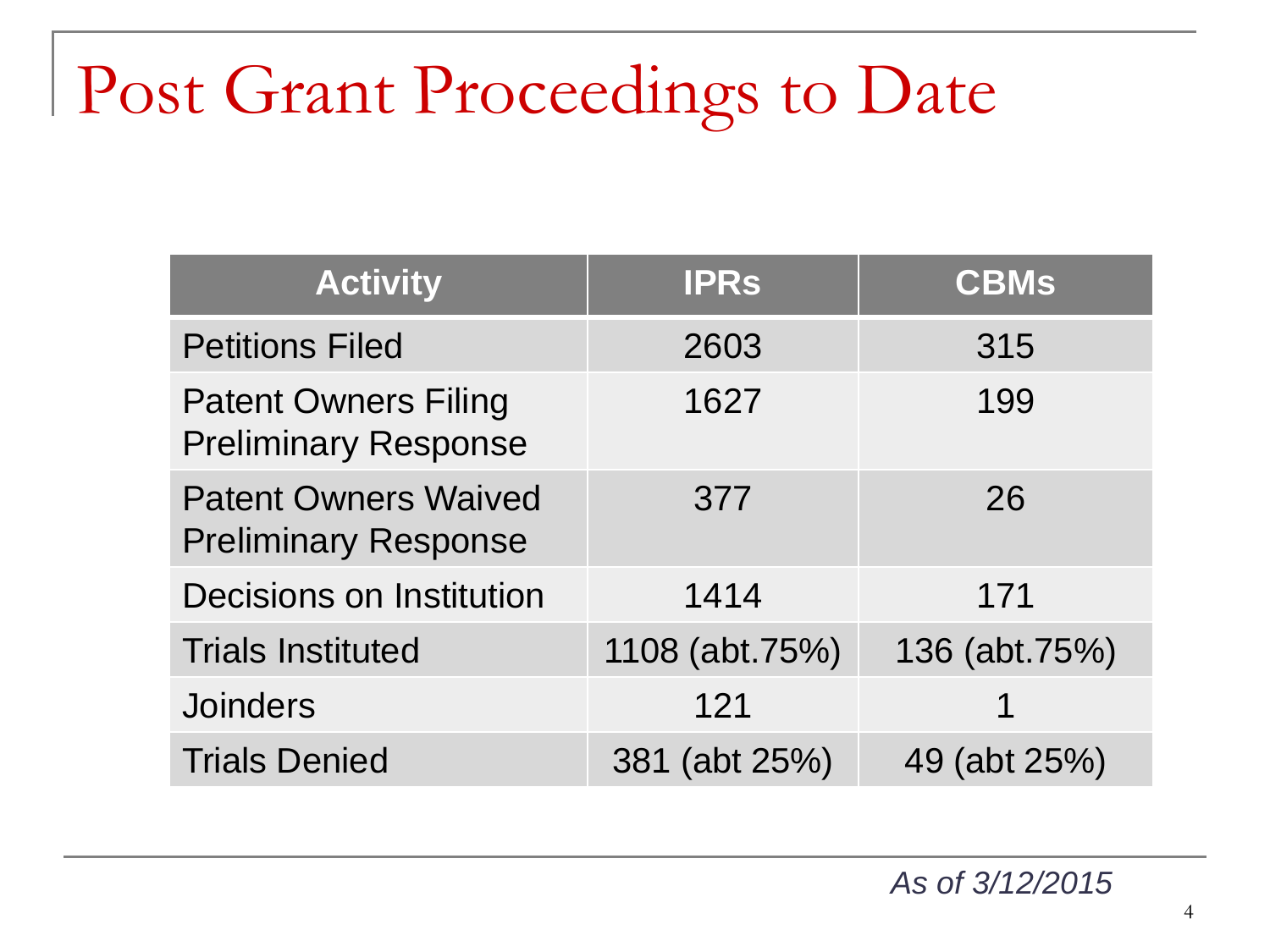## Breakdown by Technology Area

#### ■ For FY15 Through March 12, 2015:

| <b>Technology Area</b>              | No.           | $\%$    |
|-------------------------------------|---------------|---------|
| Electrical / Computer               | 546           | 64.4%   |
| <b>Mechanical / Business Method</b> | 205           | 24.2%   |
| Bio / Pharma                        | 65            | $7.7\%$ |
| Chemical                            | 30            | 4.2%    |
| Design                              | $\mathcal{P}$ | $0.2\%$ |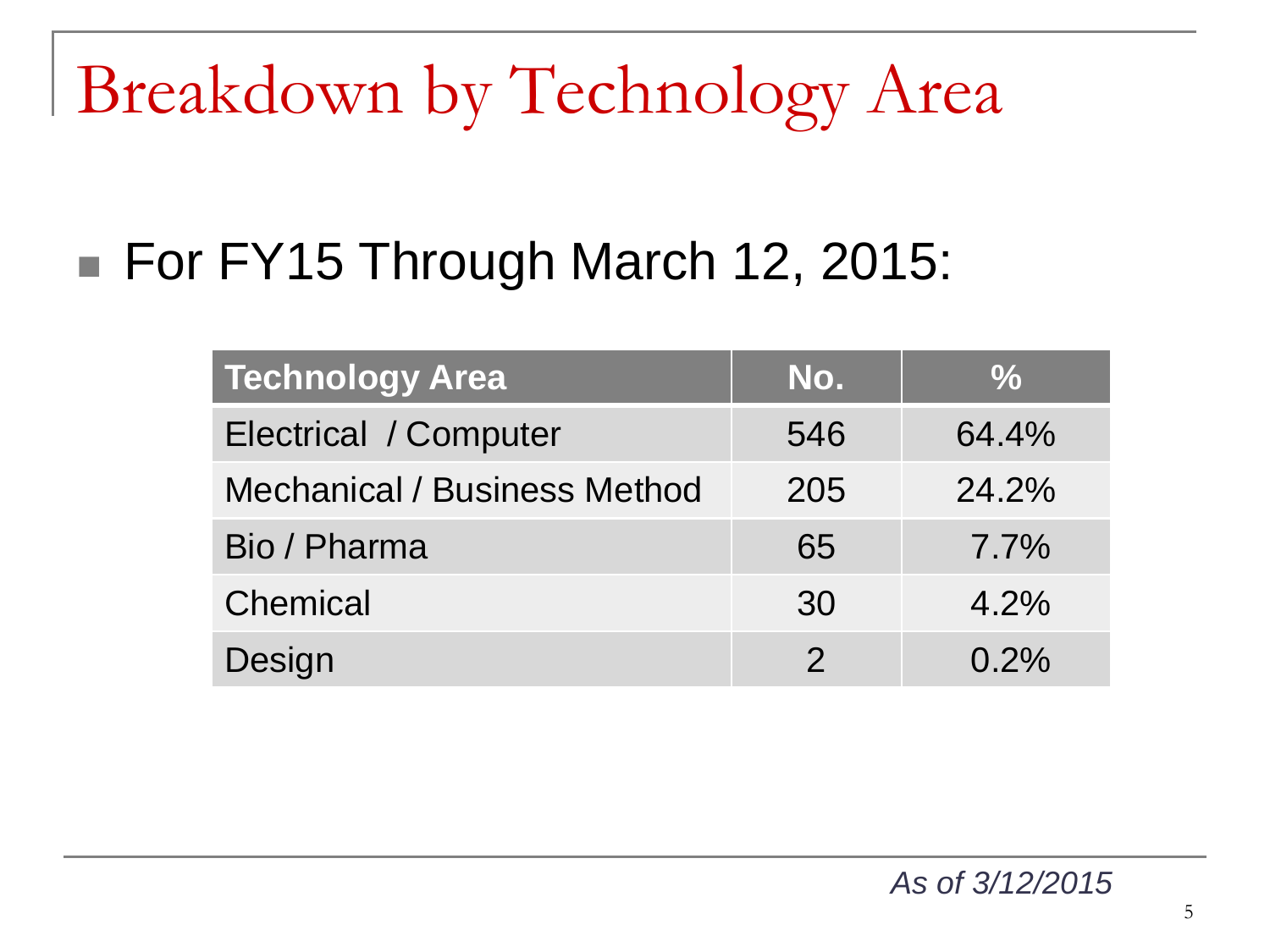### Stays to District Court Litigation

- District courts have issued over 500 orders on motions to stay litigation pending IPR and CBM review
	- □ 420 orders on requests to stay pending IPR
		- 290 (69%) granted or granted-in-part a stay
	- **□ 85 orders requests to stay pending CBM** 
		- 58 (68%) granted or granted-in-part a stay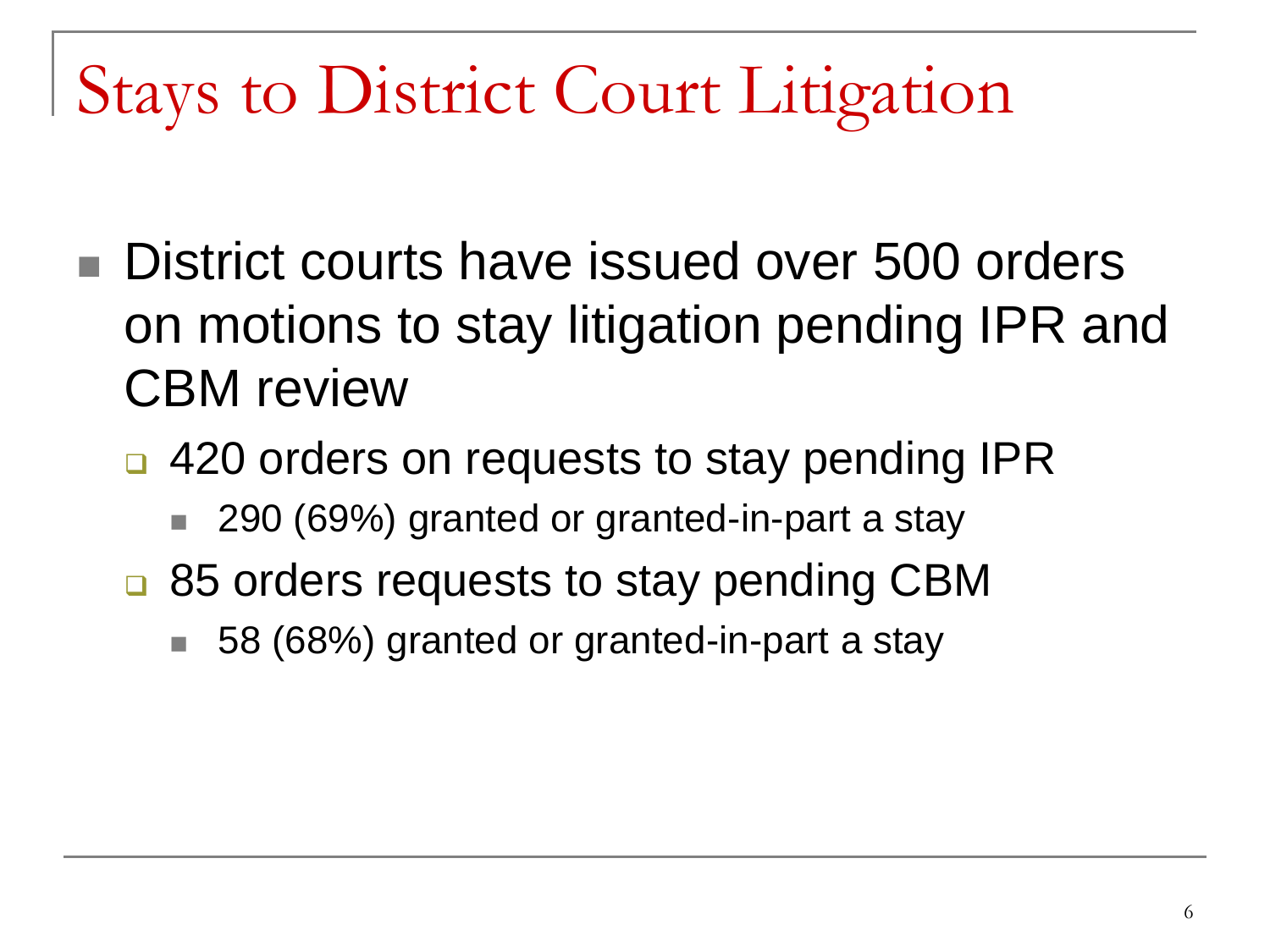#### Settlements of IPRs

- As of March 2015, 452 IPRs settled:
	- **□** Roughly half settled before institution
	- **□ Roughly half settled after institution**
	- **□** The vast majority of the settlements were within 9 months of filing
- As of March 12, 2015:
	- □ 452 IPRs settled
	- □ 55 CBMs settled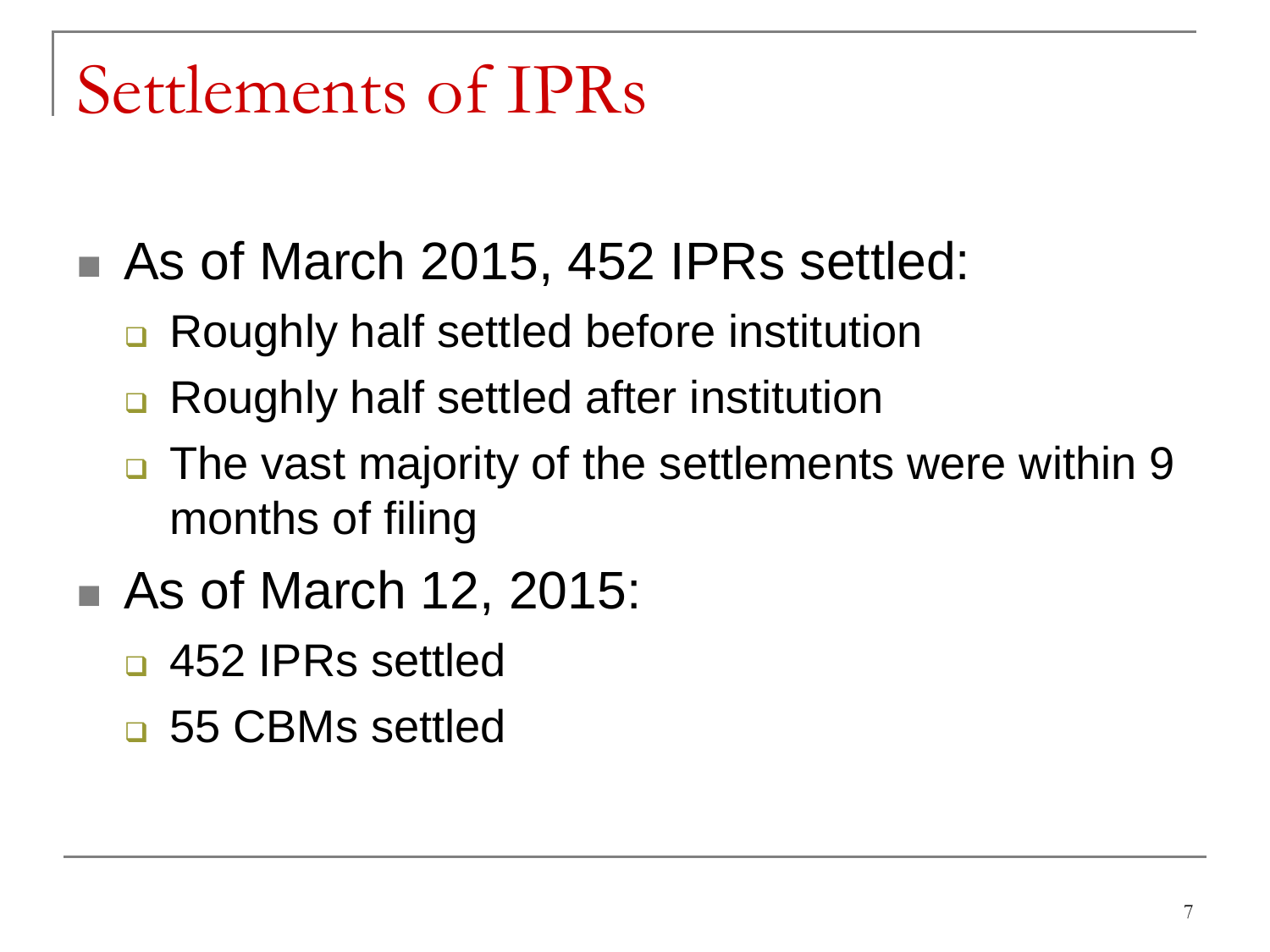Rule Changes for Post Grant Proceedings

- Status of Review of Results of Request for **Comments**
- Timeline for publication of New Rules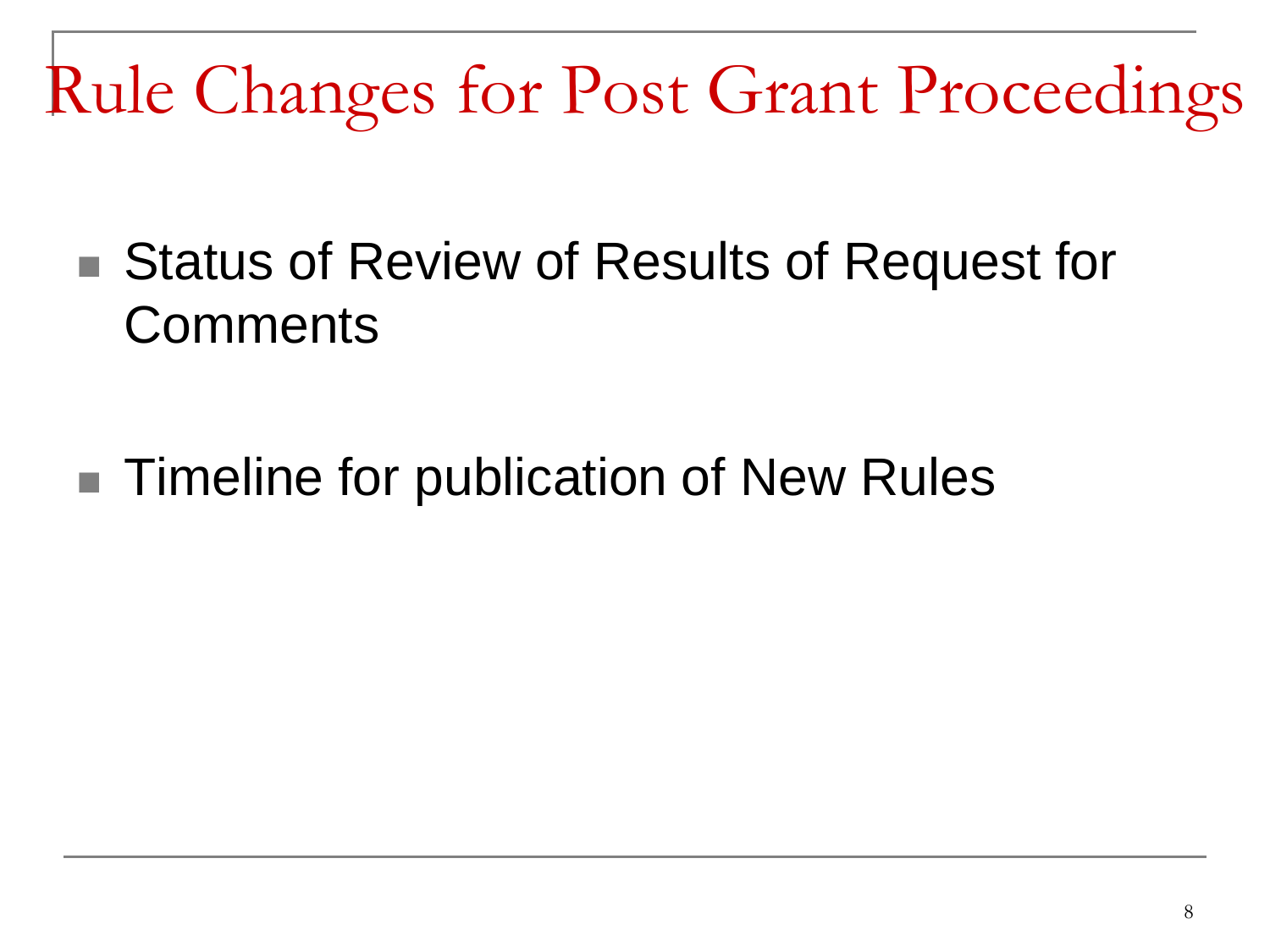## IPR as Part of a Litigation Strategy

- Factors for a Defendant/Petitioner to consider in determining an IPR strategy at the outset of a case
	- **D** Timing
	- Claim Construction
	- **D** Estoppel
	- **□ Settlement**
	- **D** Multiple Defendants / JDG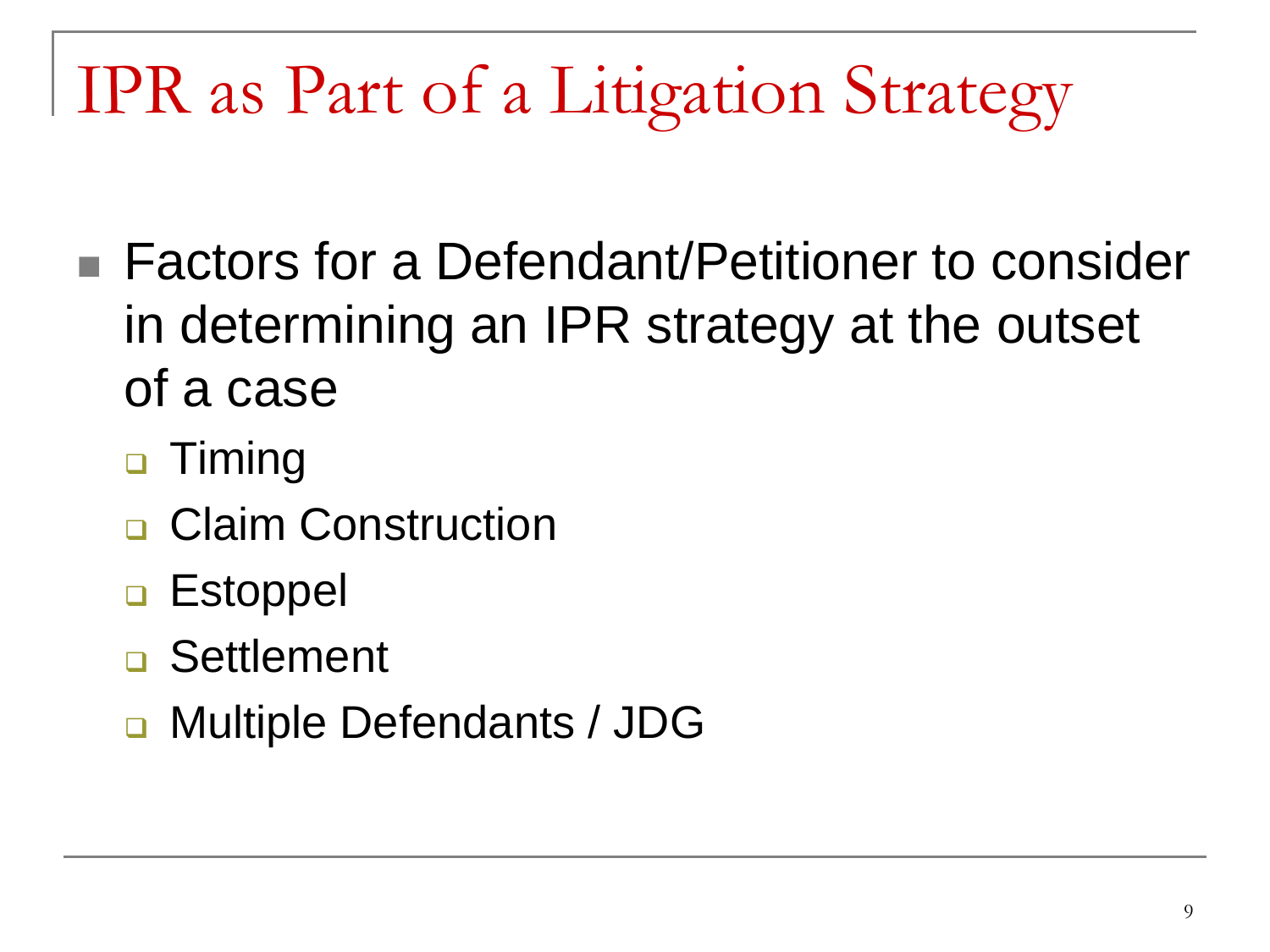## IPR/Litigation - Timing

- No later than 1 year after date of service of complaint alleging patent infringement
- Filing quickly can increase the likelihood of obtaining a stay of litigation
- But filing quickly can also present challenges
	- **Requires developing invalidity defenses early in the case**
	- **Plaintiff may not yet be required to identify asserted claims** 
		- May need IPRs to cover all patents/claims, which is time-consuming and expensive
		- If IPR can't cover all claims (e.g., too many patents/claims), patent owner may be able to refocus litigation on nonchallenged claims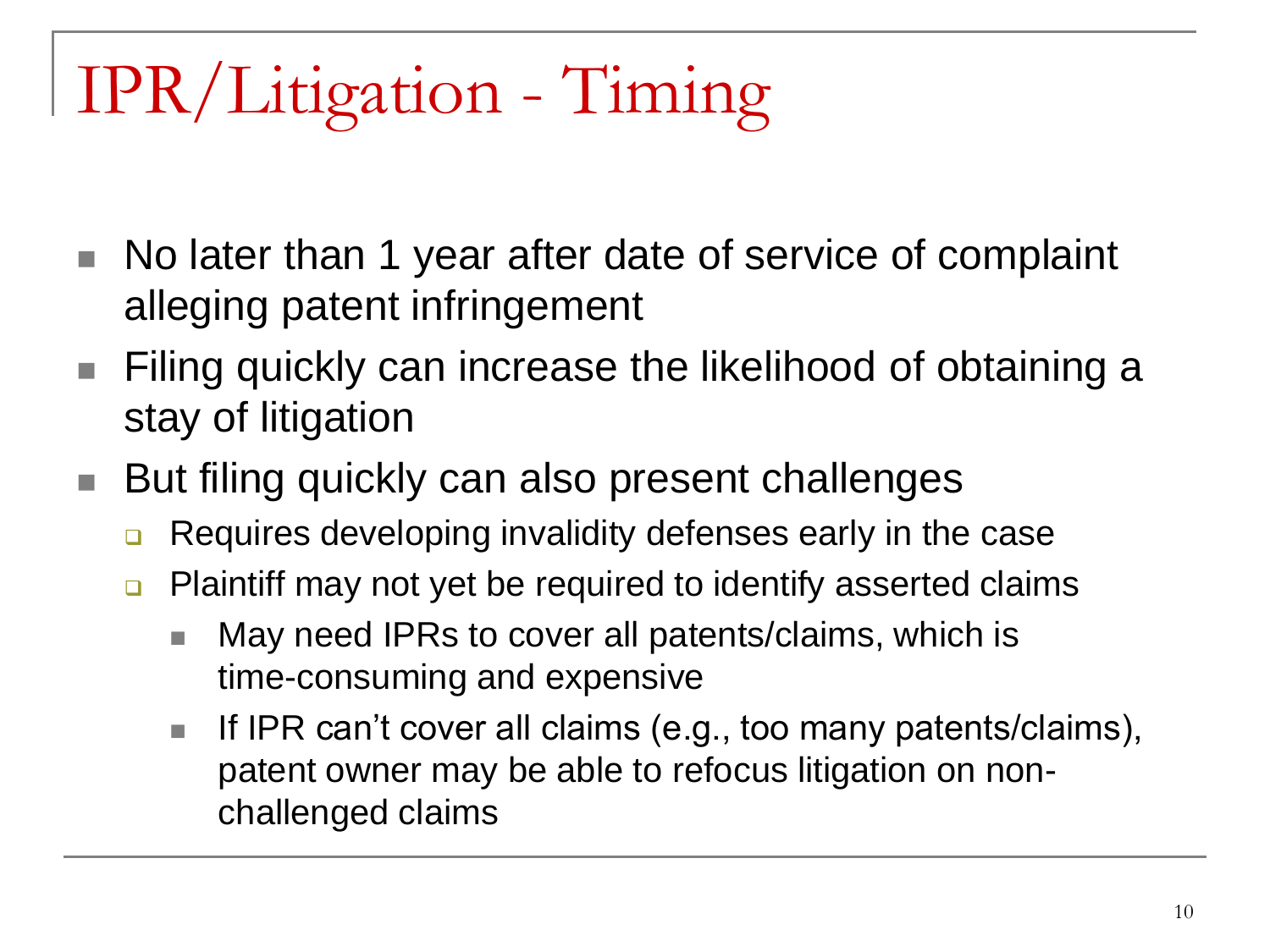## IPR/Litigation - Claim Construction

- IPR may be timed so that patent owner's response is filed in PTAB before (1) obtaining discovery on accused products and (2) *Markman* in district court
- $\blacksquare$  IPR may force patent owner to develop its patentability positions early
	- Patent owner may not have full knowledge of accused products
	- **Patent owner may need to narrowly construe claims to preserve** validity, which may provide petitioner with non-infringement defenses
	- $\Box$  Petitioner can use patent owner's distinctions over the prior art to support narrower constructions in district court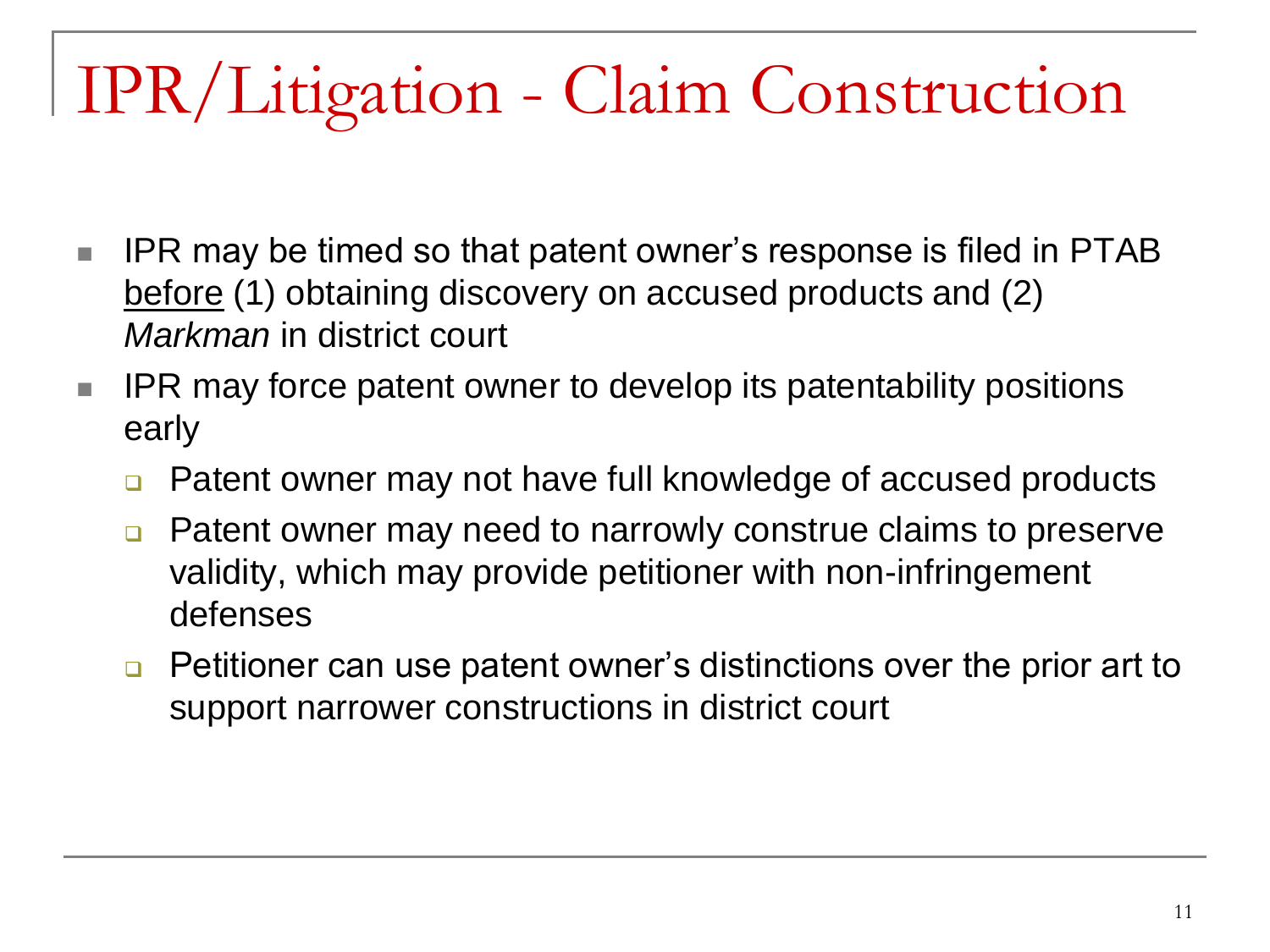## IPR/Litigation - Claim Construction

- With parallel IPR and district court proceedings, there may be an issue of potentially competing claim constructions
- The PTAB will apply a broader claim construction standard than in the district court
	- **PTAB Standard: Broadest reasonable** interpretation
	- **□ District Court Standard: Ordinary and customary** meaning to a person of ordinary skill in the art at the time of the invention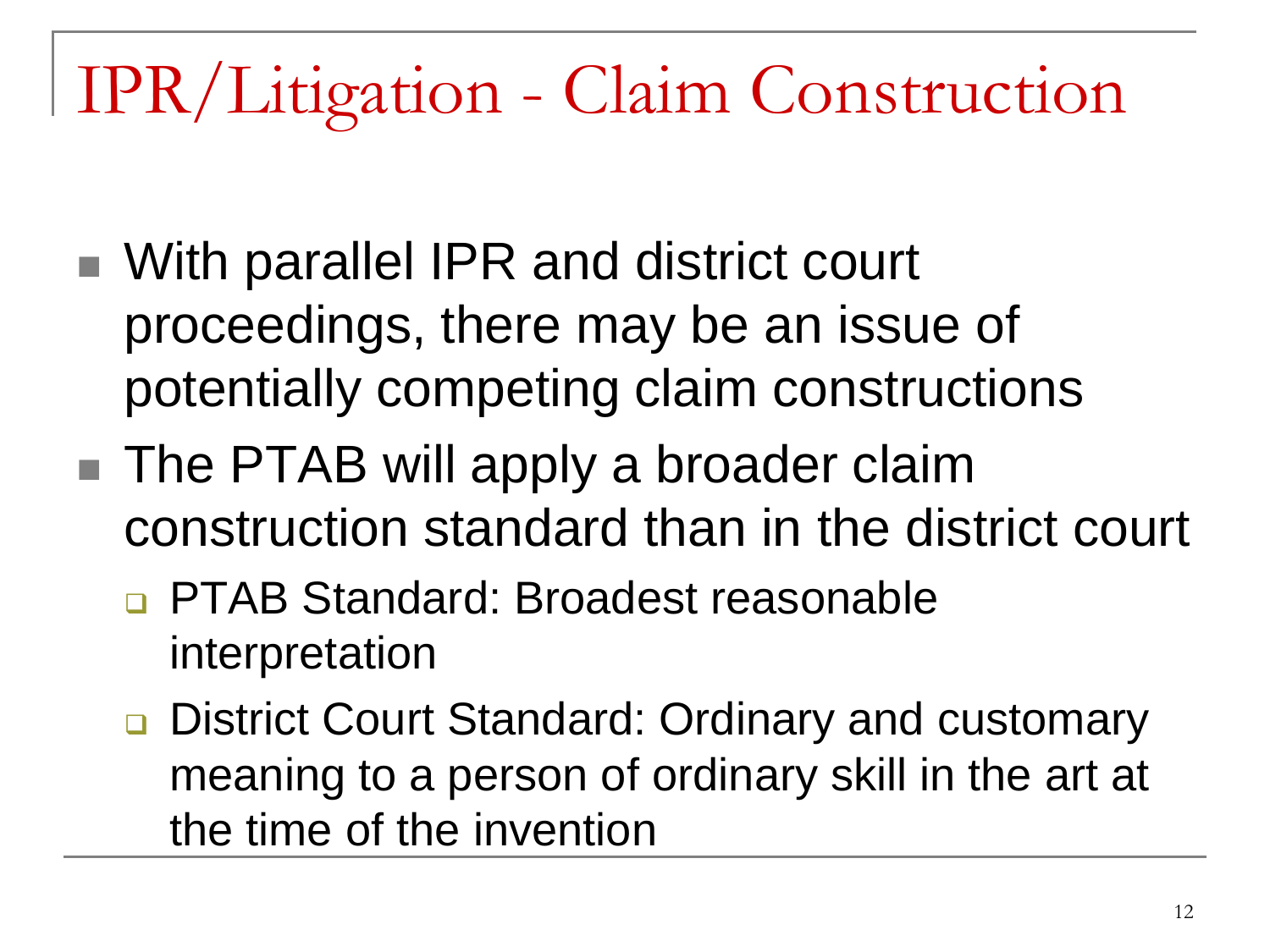## IPR/Litigation - Claim Construction

- *Teva Pharmaceuticals USA, Inc. v. Sandoz, Inc.,* No. 13- 854 (S. Ct. Jan. 20, 2015)
	- Supreme Court held that the Federal Circuit must apply a clear error standard of review when considering a district court's subsidiary fact-finding in claim construction
	- Federal Circuit will continue to review *de novo* a district court's ultimate interpretation of patent claim terms
	- **u** When district court reviews only intrinsic evidence, claim construction will remain a pure issue of law subject to *de novo*  review
	- **Impact of** *Teva* **decision on IPRs?**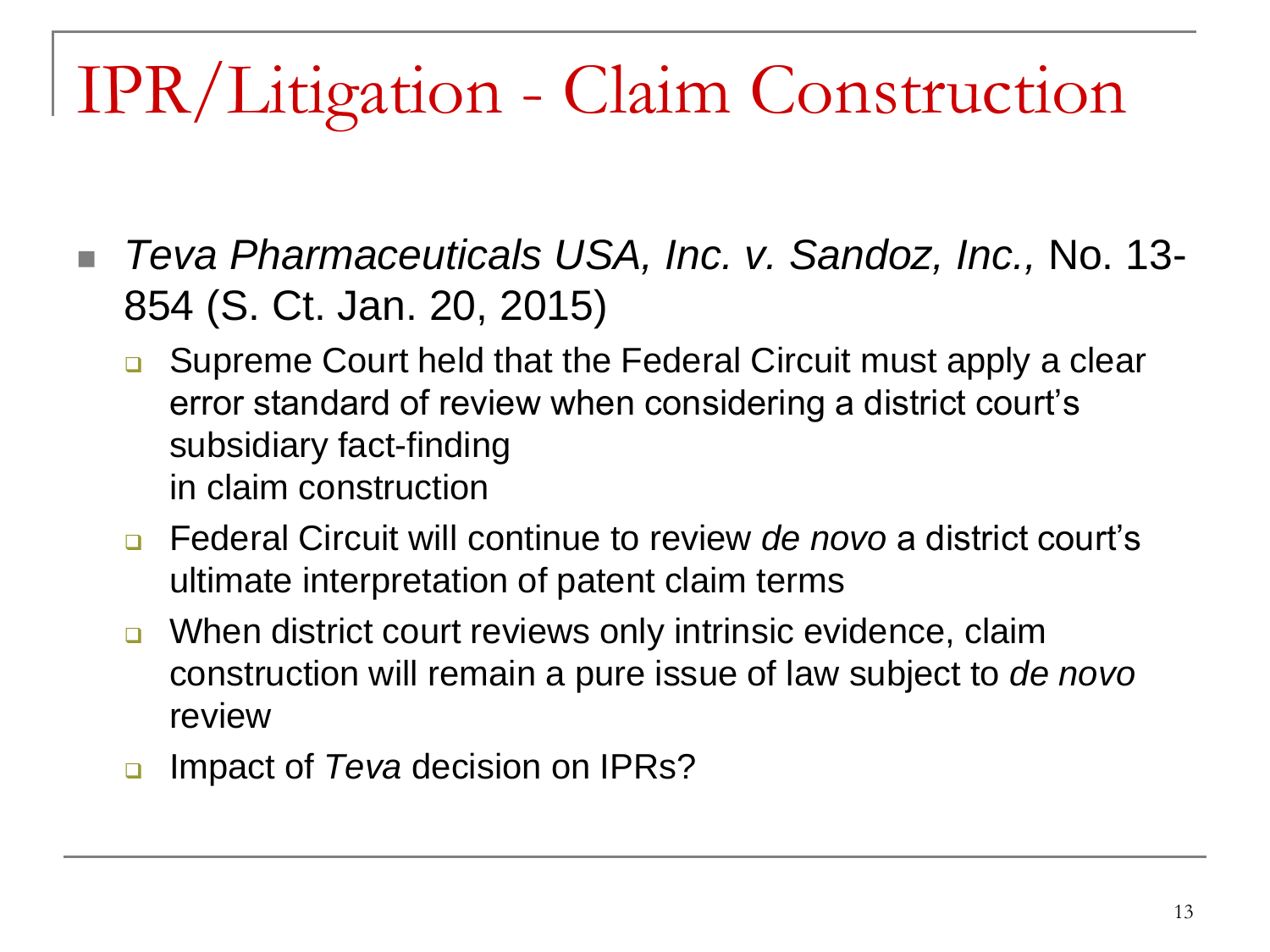## IPR/Litigation - Estoppel

- **Applies to any grounds raised or that reasonably could** have been raised
- Only applies to publication prior art
	- **□** Does not apply to prior art products/systems
- Need to balance the potential effect of estoppel with other considerations
	- **How would the invalidity case be tried in district court?**
	- **EXTERNIGHT Are there aspects of the invalidity case that are better addressed** by someone with a technical background in the USPTO?
	- How does the standard of claim construction and burden of proof at the USPTO compare to the district court?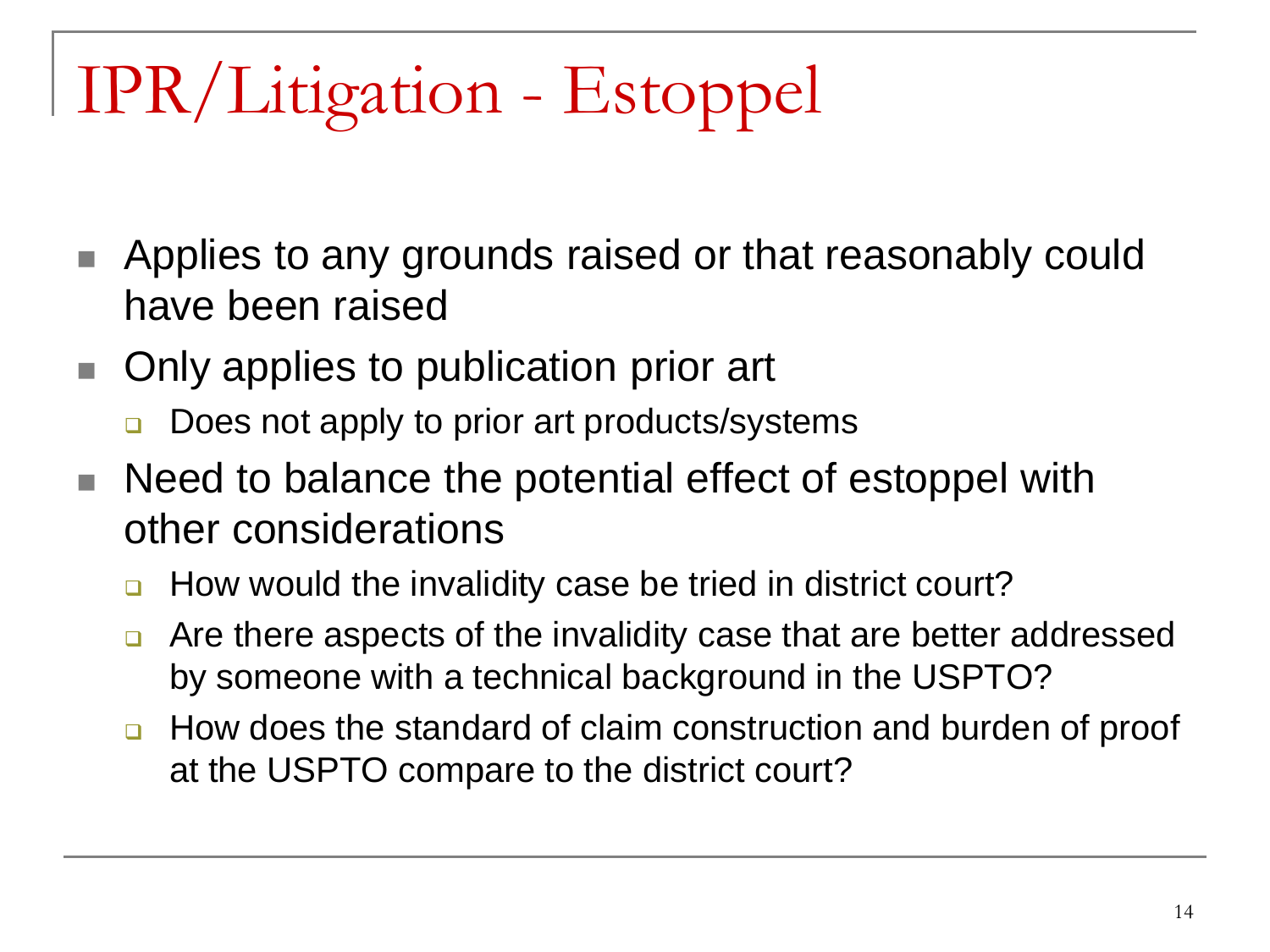## IPR/Litigation - Settlement

- Filing early can put pressure on patent owner to settle and terminate IPR:
	- **□** Requires patent owner to defend validity early in the case
	- **Nay need to narrowly construe claims to preserve validity, which** may result in a weaker infringement case
	- **Increases risk for patent owner that has sued multiple defendants** or plans to engage in multiple rounds of lawsuits
- But a settlement does not guarantee the termination of an IPR
	- **PTAB** is less inclined to terminate when settlement occurs late in the proceeding
	- **□** Patent owner should not wait too long to settle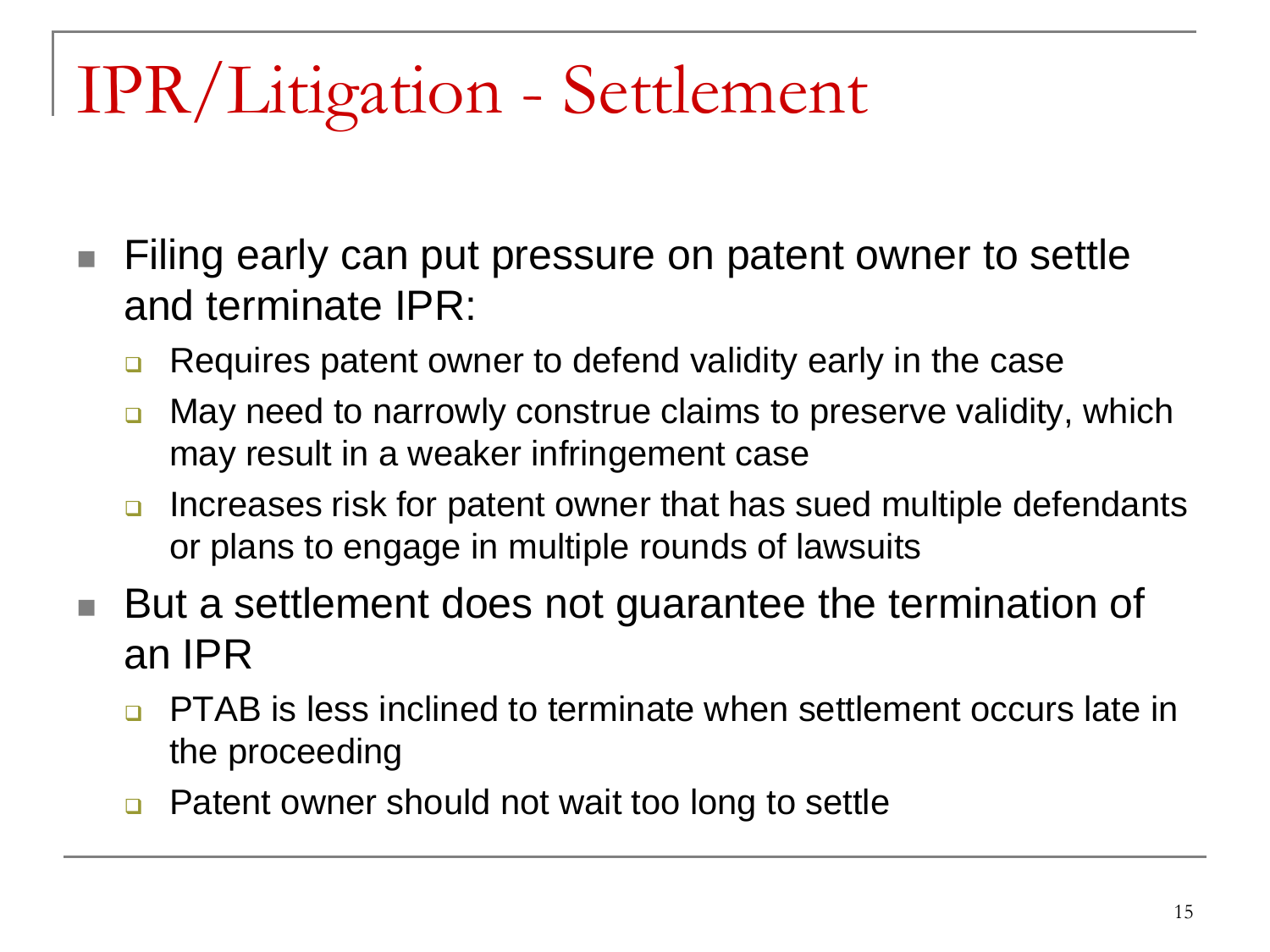## IPR/Litigation - Multiple Defendants

- When a co-defendant files an IPR, is it better to stay out or join?
- Different factors to consider
	- **E** Estoppel applies to all parties participating in IPR
	- **□** Defendants who do not participate in IPR may have an invalidity case based on other publication prior art different from that raised in IPR
	- Strength of other publication prior art and prior products/systems
	- **Difficulties presented by joint defense groups if not** everyone has joined IPR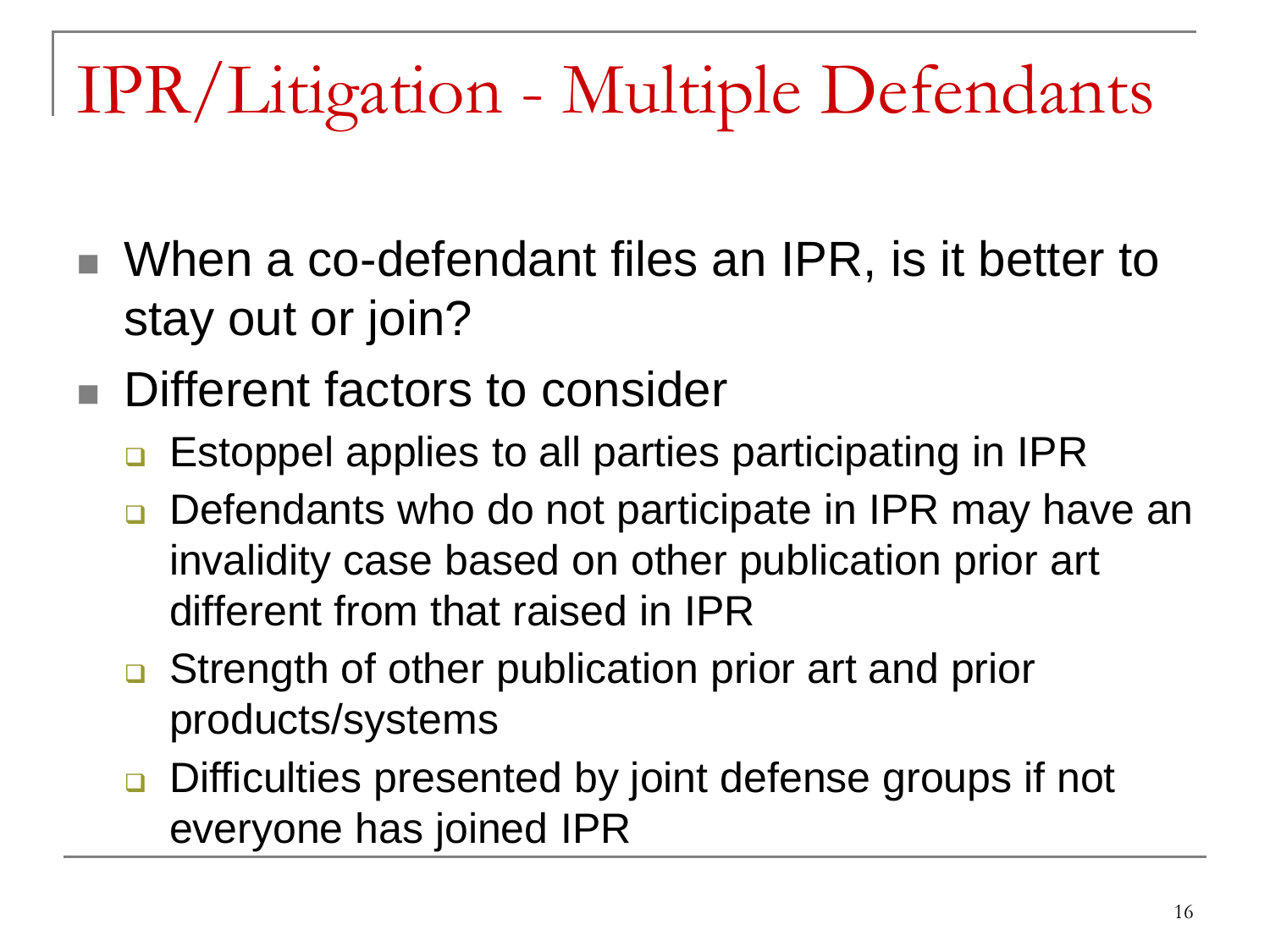## IPR/Litigation - Multiple Defendants

- If you decide *not* to join in the IPR
	- □ Critical to avoid JDG communications that could create "real party-in-interest" issues
	- **IPR petition must identify all real parties-in-interest**
	- Any party found to be a real party-in-interest will be barred by estoppel
	- **□ Law in this area continues to develop**
- Plaintiff/patent owner firms are focusing on this issue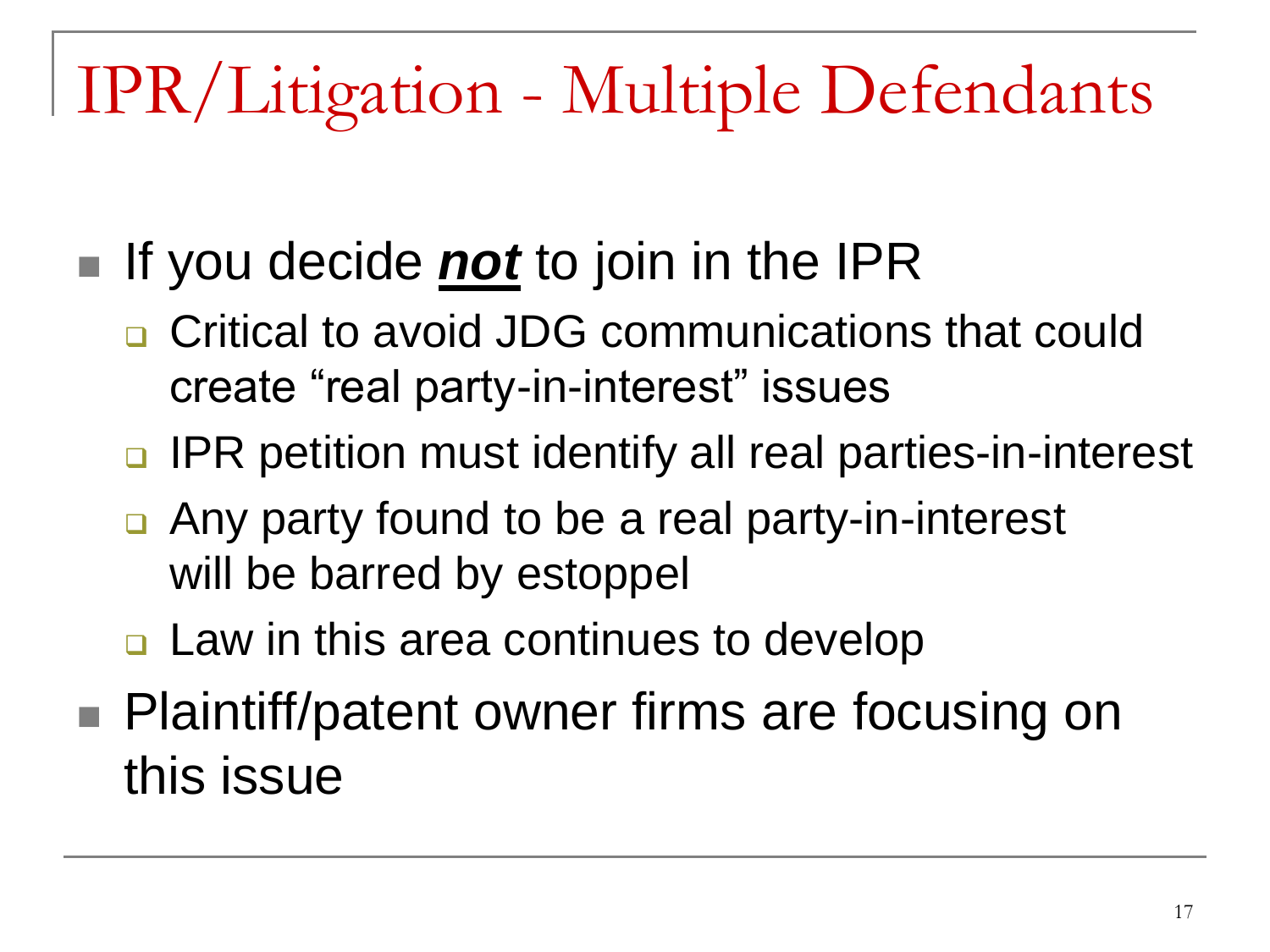## IPR/Litigation - Multiple Defendants

- *ZOLL Lifecor Corp. v. Philips Electronics North America, et al.*, IPR2013-00612, *appeal dismissed*, 577 Fed. App'x 991 (Fed. Cir. 2014)
	- □ PTAB determined that ZOLL Medical (petitioner's parent company) was a real party-in-interest because it exercised control over the petitioner's business
	- **□** This determination was significant for two reasons
		- The IPR petition did not identify all real parties-in-interest because ZOLL Medical was not identified as a real party-in-interest
		- The IPR petition was untimely because ZOLL Medical was served with a complaint more than one year before filing of petition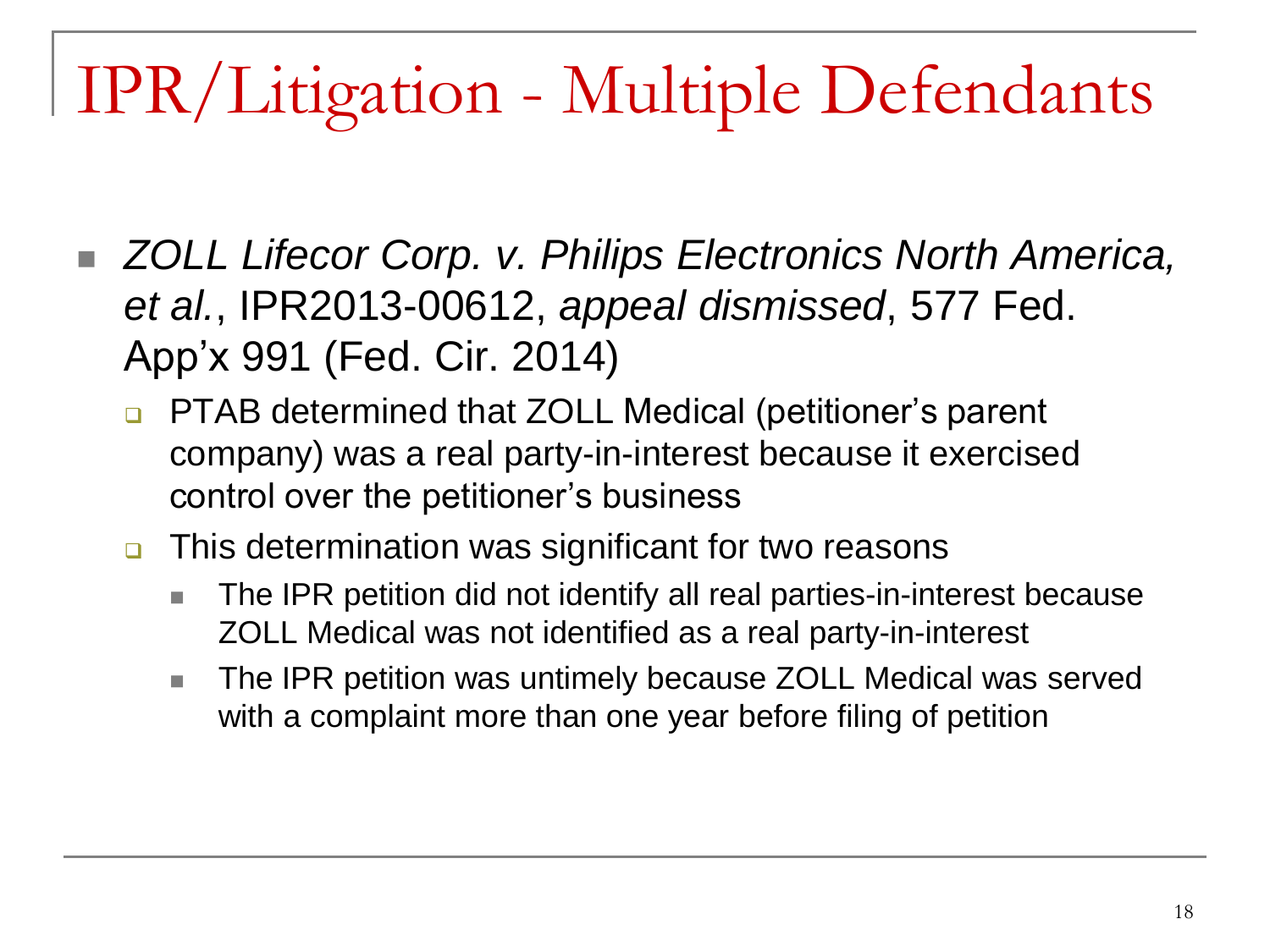#### Patent Owner's Strategy in an IPR

- Determining a Plaintiff/Patent Owner's strategy in response to an IPR
	- **<u>D</u>** Patent Owner Preliminary Response
	- **□ Motions to Amend the Patent in IPR**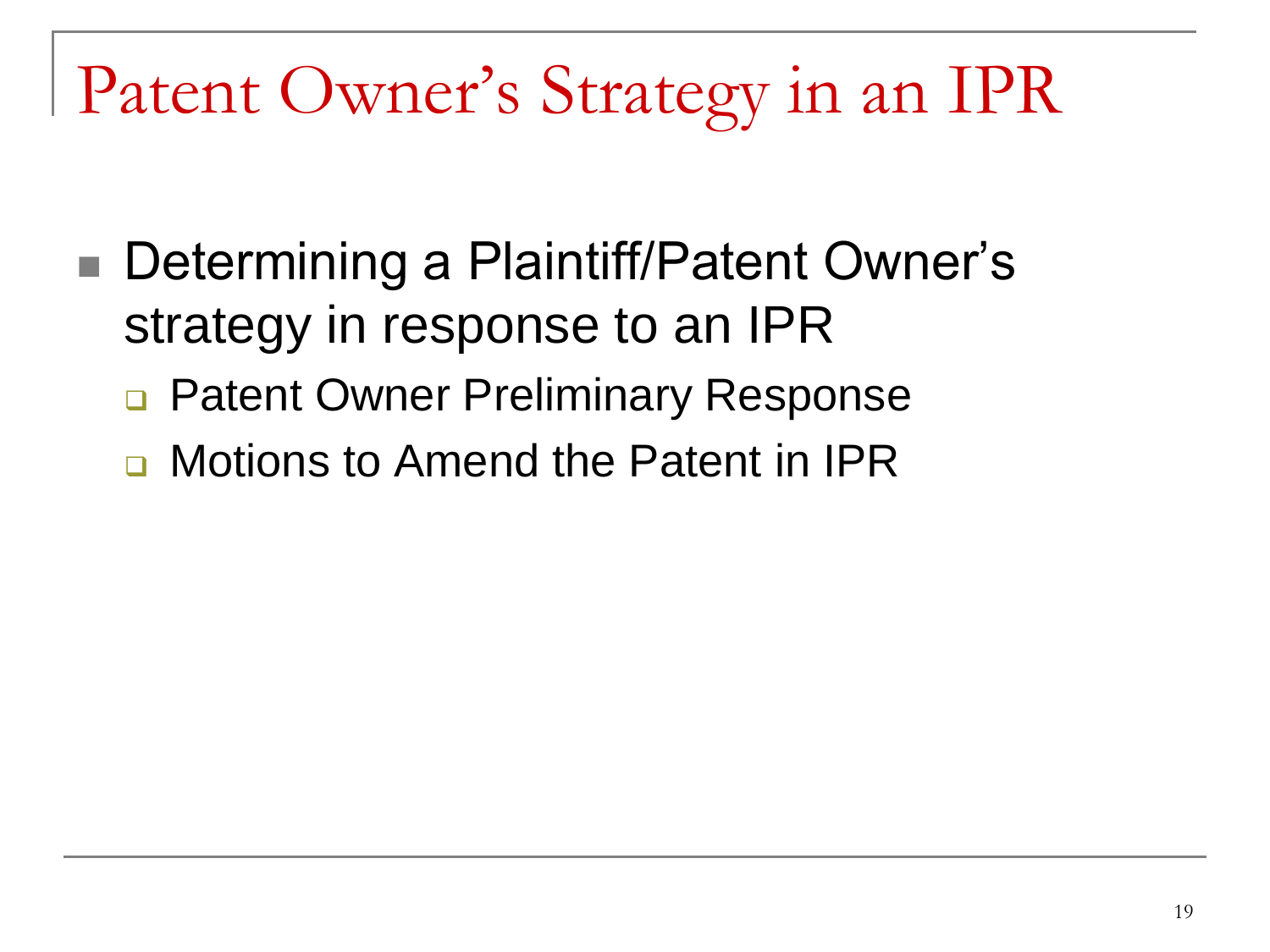### Patent Owner Preliminary Response

#### Do You File a Preliminary Response?

- Knock out statutorily-barred petitions
	- Petition filed more than 1 year after date of service of compliant alleging patent infringement
	- **Petitioner previously filed DJ action challenging** patent validity
- Real party-in-interest or privity issues
- Challenge status of references as prior art
- Claim construction issues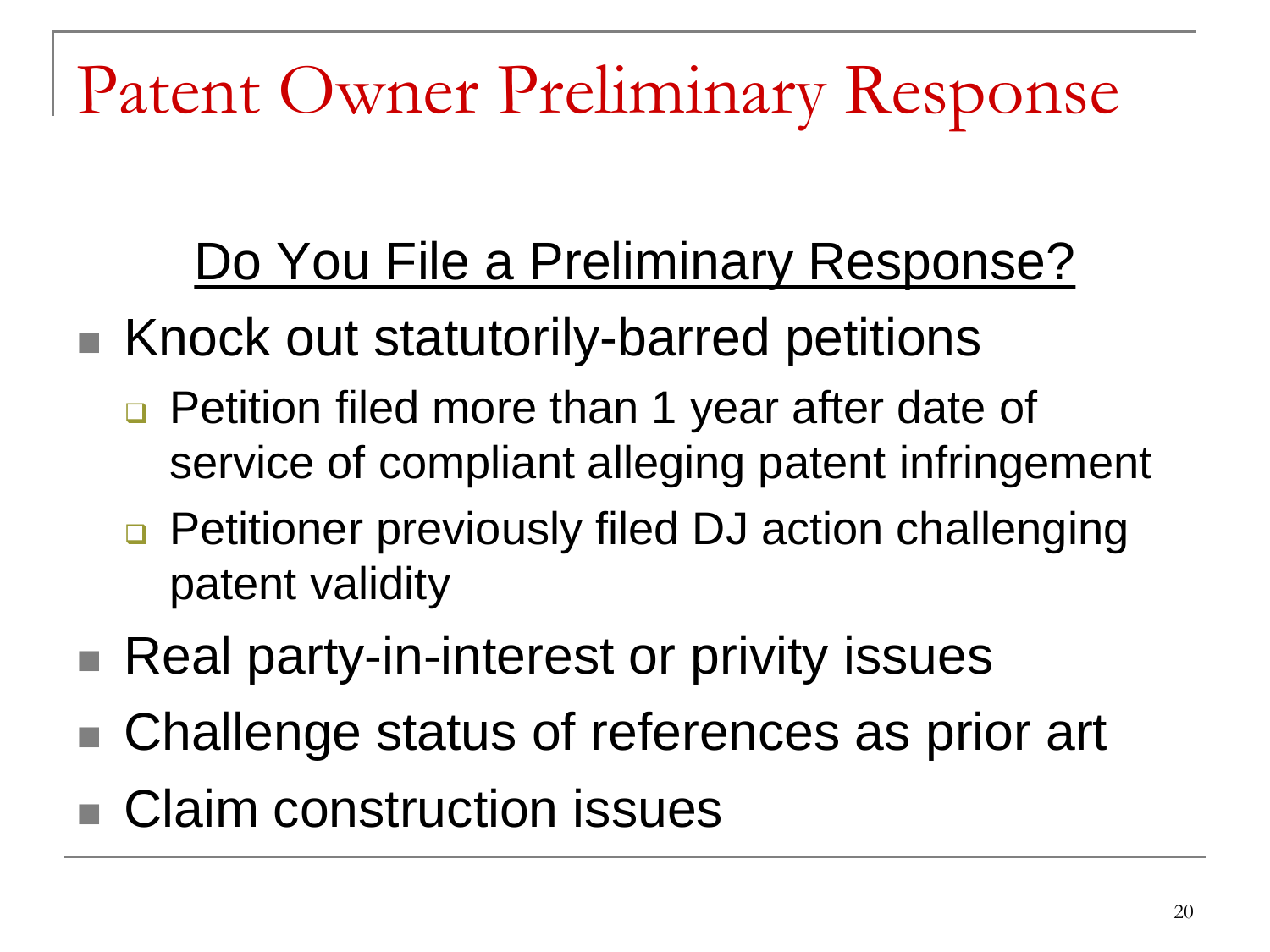### Patent Owner Preliminary Response

#### Do You File a Preliminary Response?

- Particular distinctions between the claim and prior art
	- **□** Failure of petition or prior art to address claim limitations
	- **□** Failure to provide motivation to combine
	- **□** Secondary considerations of non-obviousness
- Impact on Board
- Consider implications with respect to infringement
- Concurrent litigation stayed or not stayed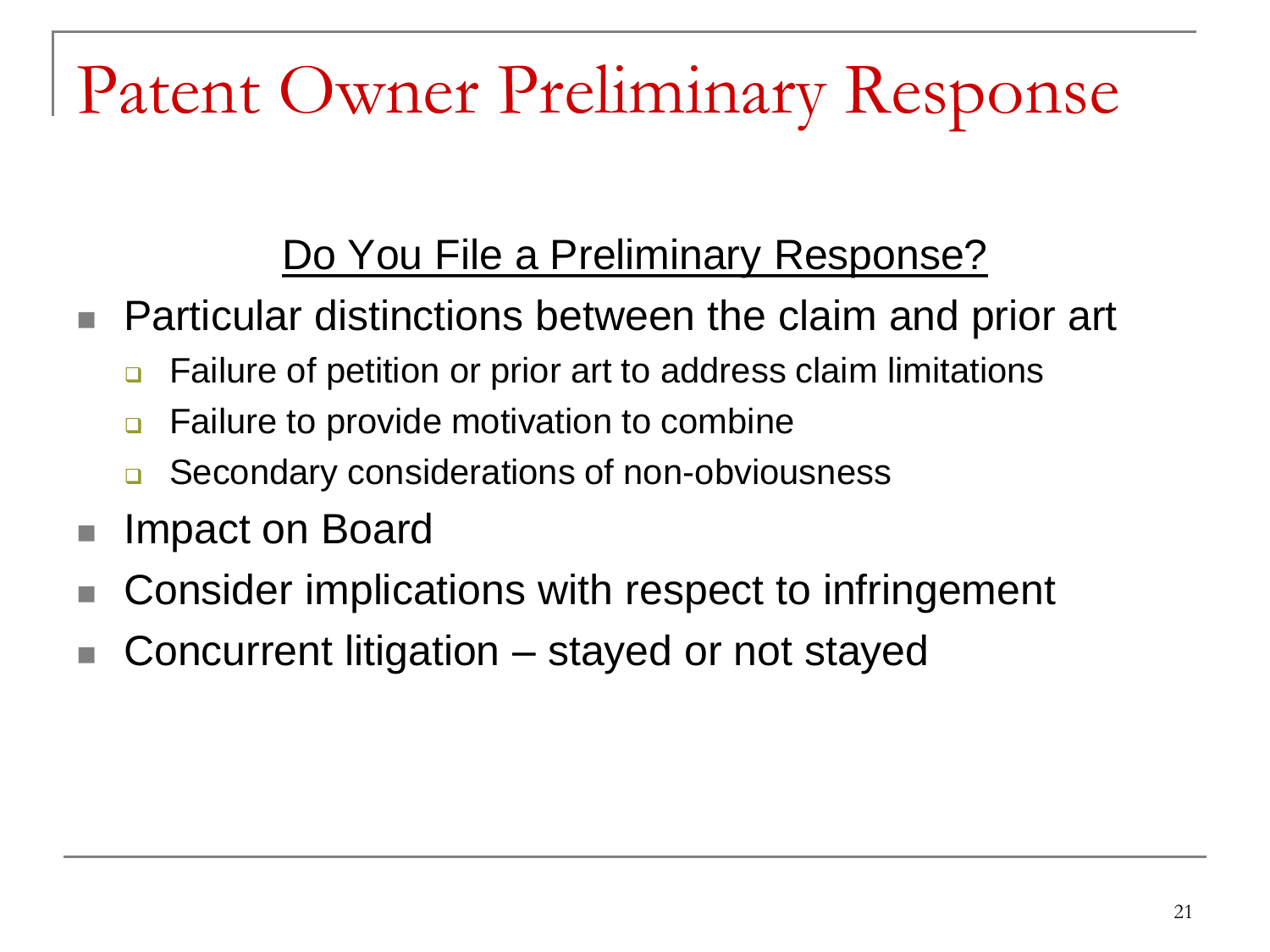- Patent owners may file one motion to amend the claims after conferring with the PTAB
	- Any additional motion to amend requires PTAB authorization, and good cause or joint request to advance settlement
- Typically filed with Patent Owner Response
- Can cancel a challenged claim or propose a reasonable number of substitute claims
- As of Jan. 1, 2015, motions to amend have been denied for 93% (280/302) of substituted claims presented to the PTAB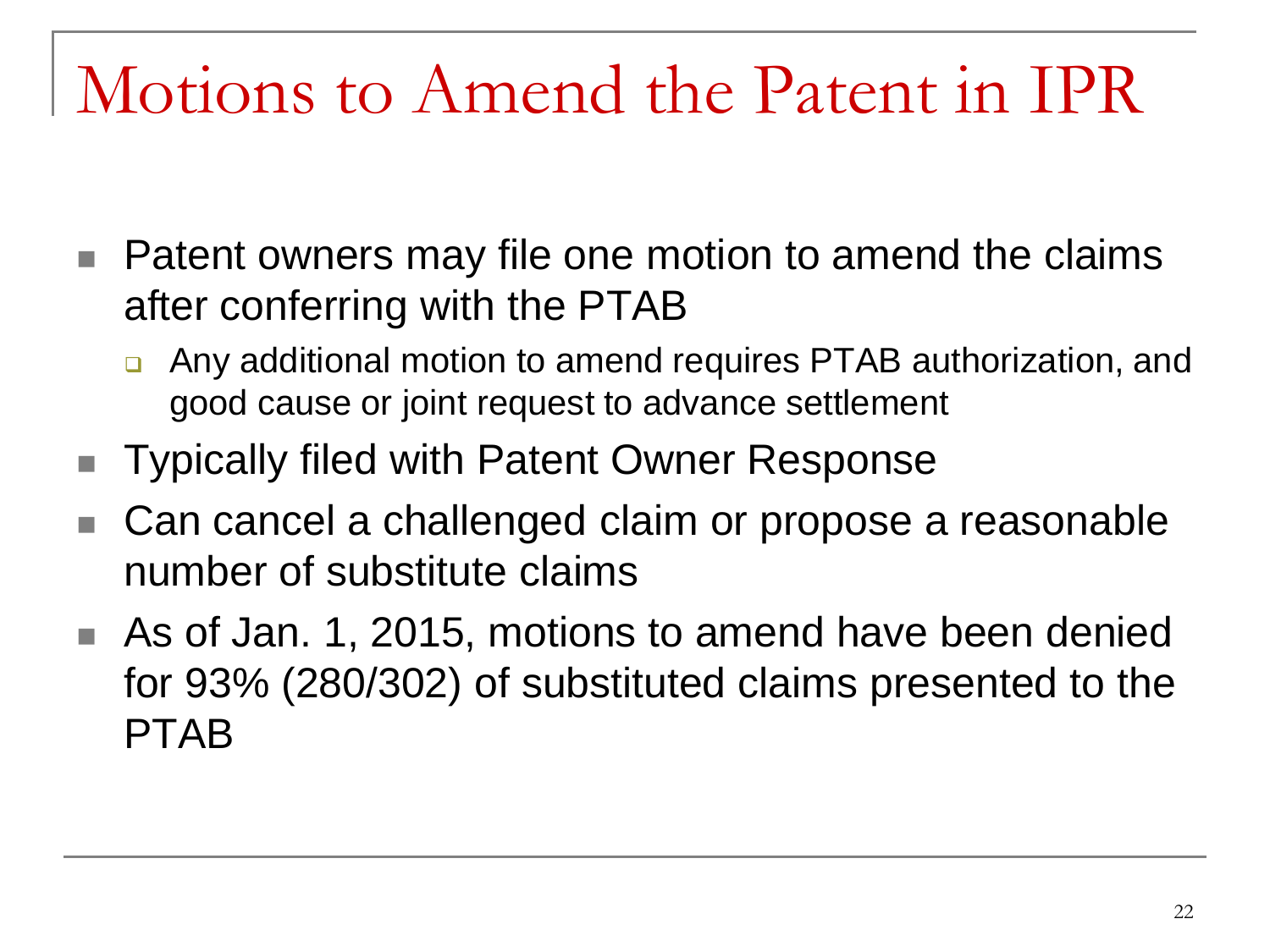- For each substitute claim, must show support in the original specification for every claim limitation and support in each earlier-filed disclosure for which priority is sought
- Substitute claims must respond to ground of unpatentability involved in trial, and must not seek to enlarge claim scope
- Patent owner bears burden of proof in showing that it is entitled to the substitute claims
- Should provide a proposed claim construction for any newly added feature(s) that can reasonably be thought to be in dispute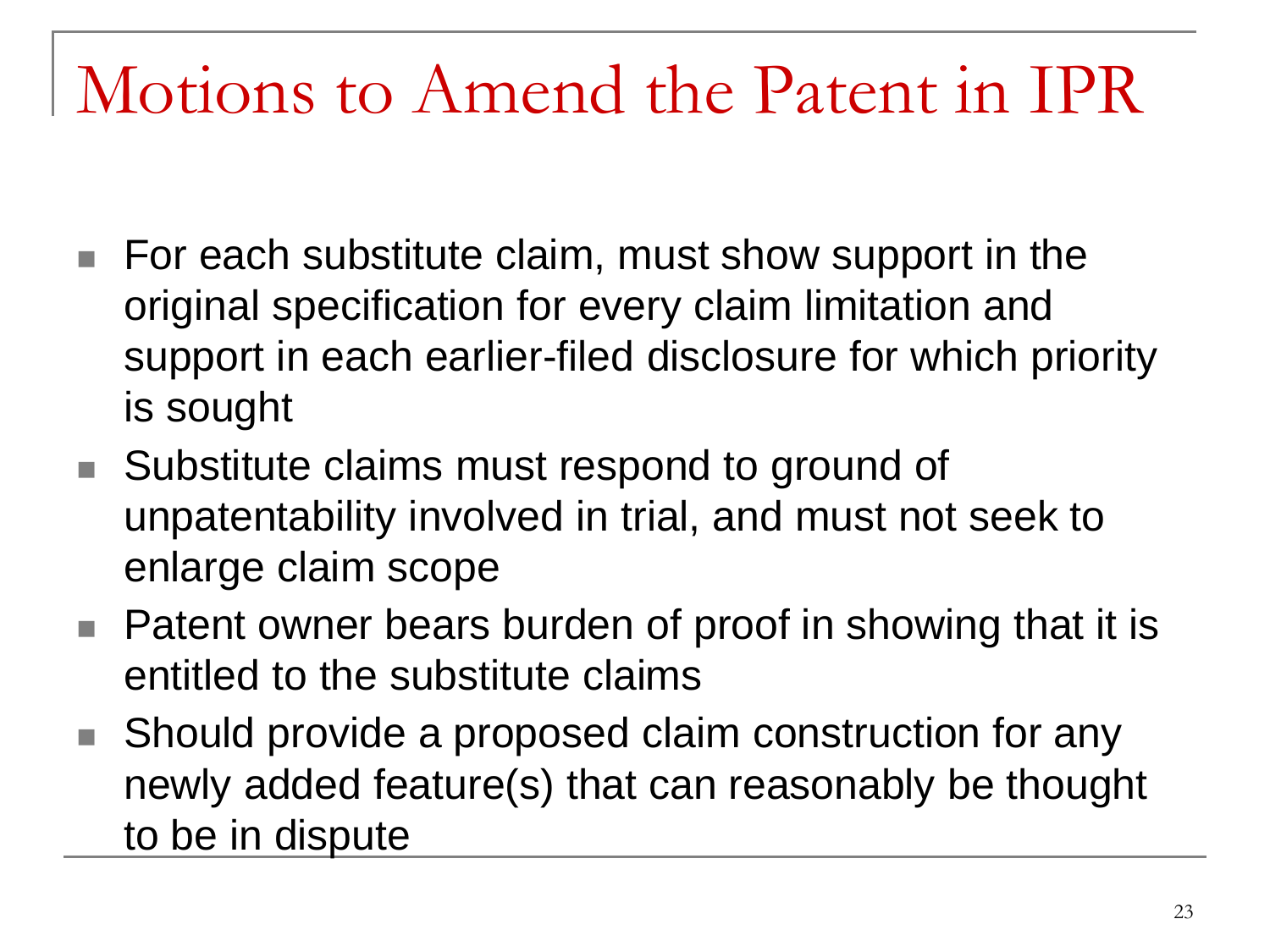#### ■ Patentability

- **□** Must show patentability over art in IPR and all known prior art
	- For newly added features, "it should be revealed whether the feature was previously known anywhere, in whatever setting, and whether or not the feature was known in combination with any of the other elements in the claim"
- **□** Should explain the level of skill in the art as it relates to the newly added features
- **n** May be helpful to rely on expert declaration(s)
- **□** Cannot simply make conclusory statements of patentability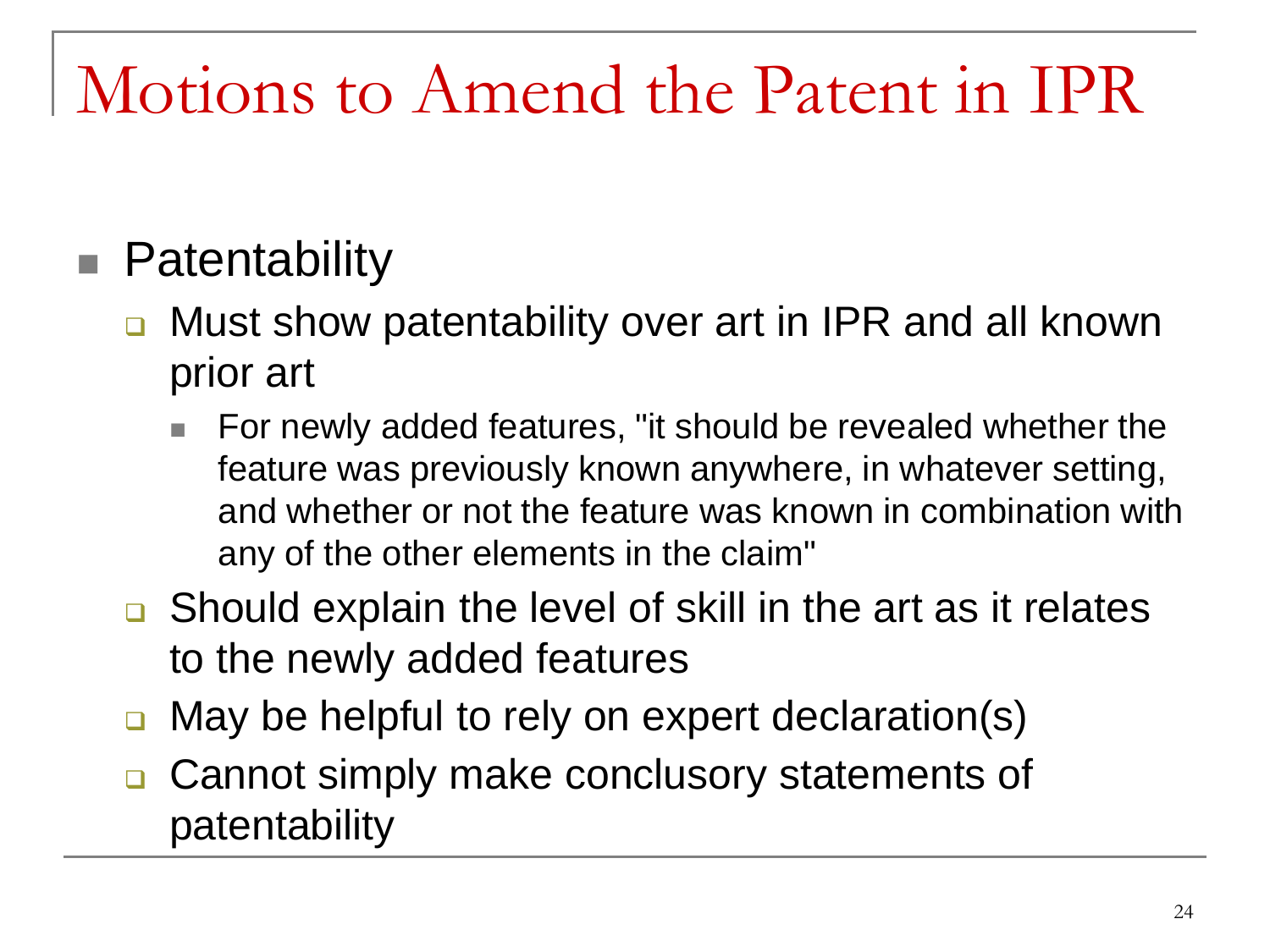- IPRs 2013-00402 and 2013-00403 (Dec. 30, 2014)
	- **PTAB granted contested motions to amend in related** patents
	- **□** Patent owner did not file a Patent Owner Response for either IPR, but instead filed a motion to amend, which the Petitioner opposed
	- Patent owner did not file an expert declaration in support of its motion to amend
	- □ Two of the proposed substitute claims survived in each IPR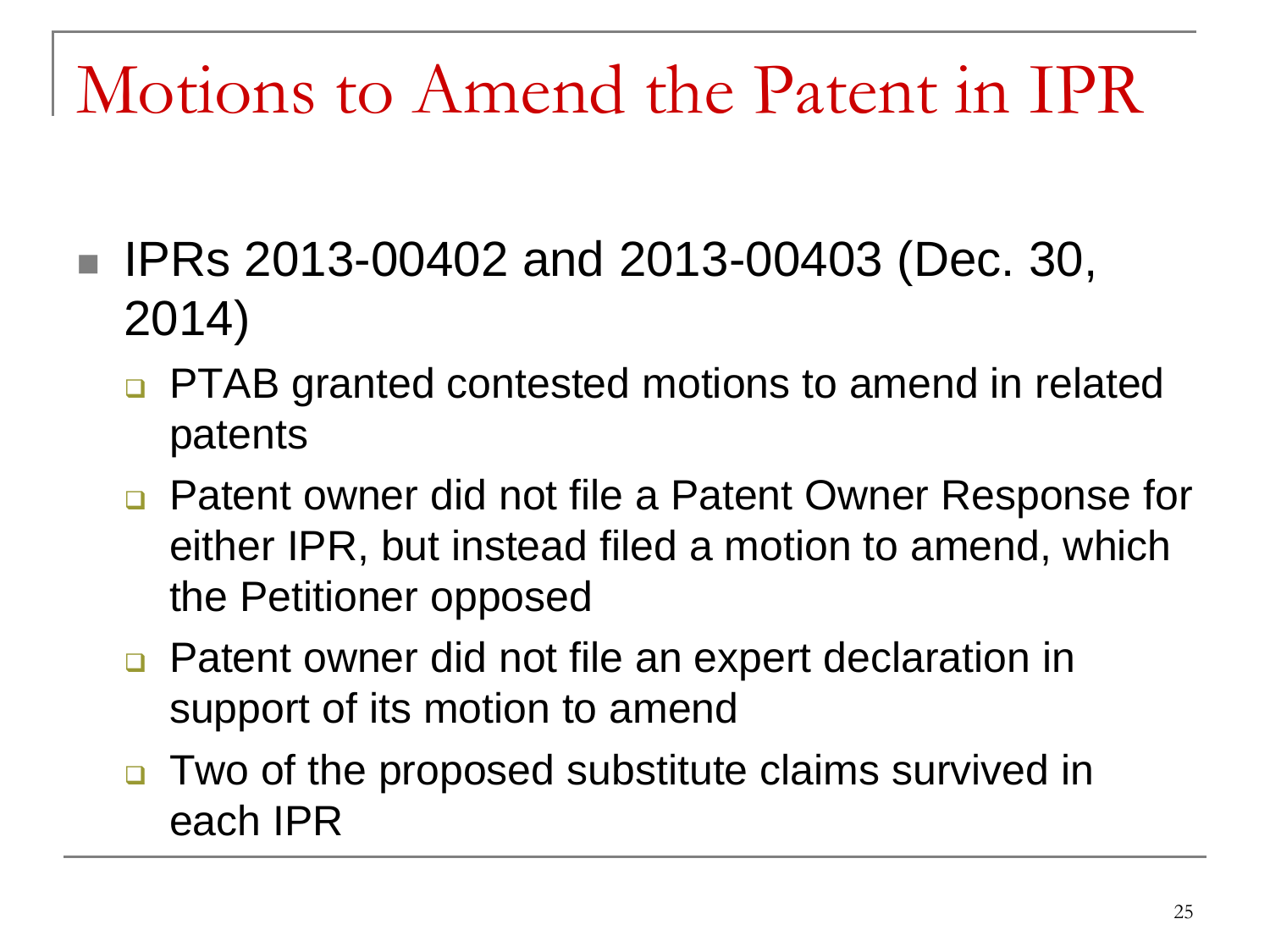#### IPR Termination

- 35 U.S.C. §317: "An *inter partes* review instituted under this chapter shall be terminated with respect to any petitioner upon the joint request of the petitioner and the patent owner, unless the Office has decided the merits of the proceeding before the request for termination is filed."
- However "the Board is not a party to the settlement and may independently determine any question of jurisdiction, patentability, or Office practice." 37 C.F.R. § 42.74(a)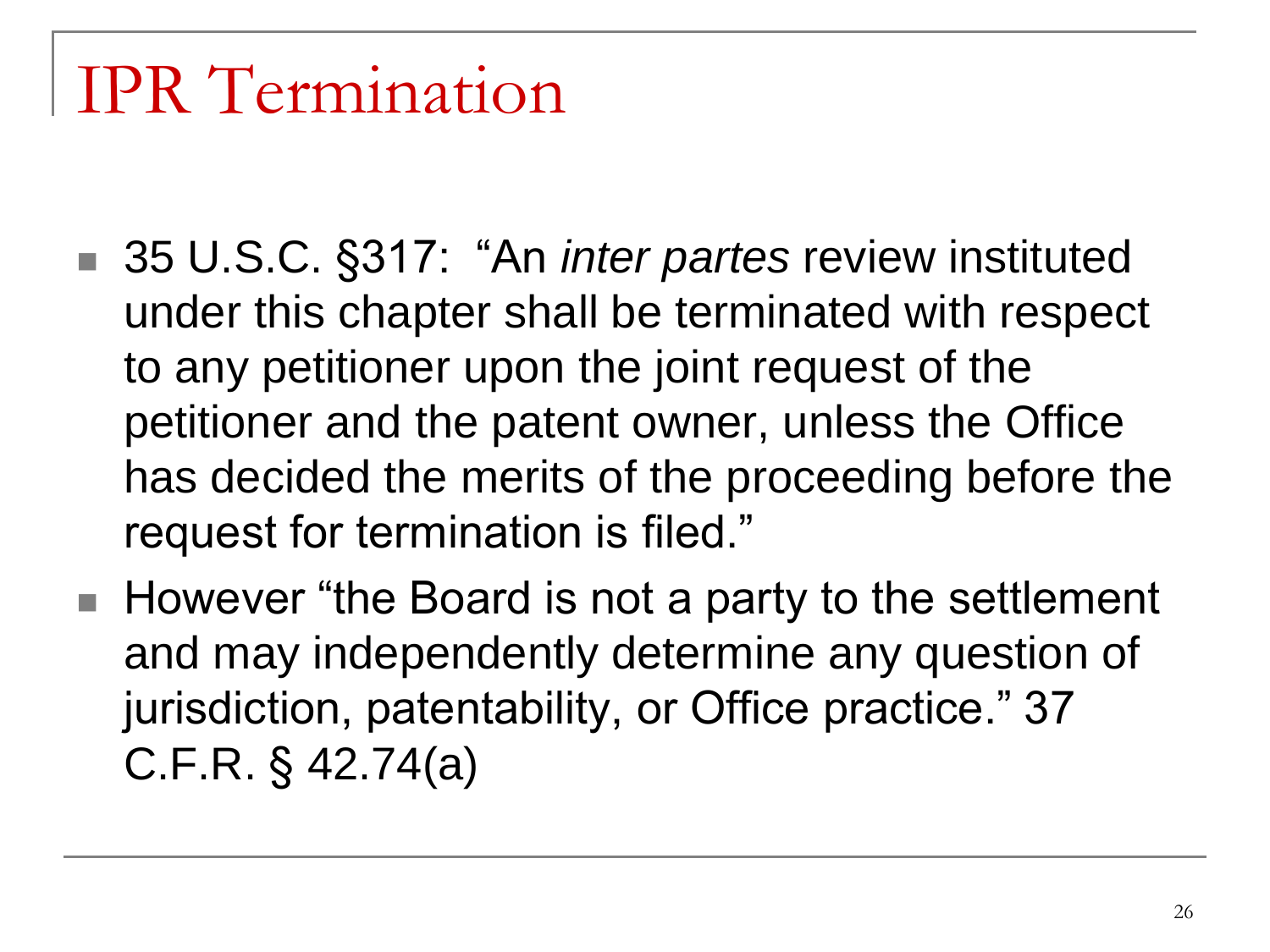# The USPTO Position on IPR

#### Termination

- "There are strong public policy reasons to favor settlement between the parties to a proceeding" 77 Fed. Reg. 48756, 48768, para. (N) (Aug. 14, 2012) ("The Trial Practice Guide")
- "The Board expects that a proceeding will terminate after the filing of a settlement agreement, unless the Board has already decided the merits of the proceeding." 77 Fed. Reg. 48756, 48768, para. (N) (Aug. 14, 2012) ("The Trial Practice Guide")